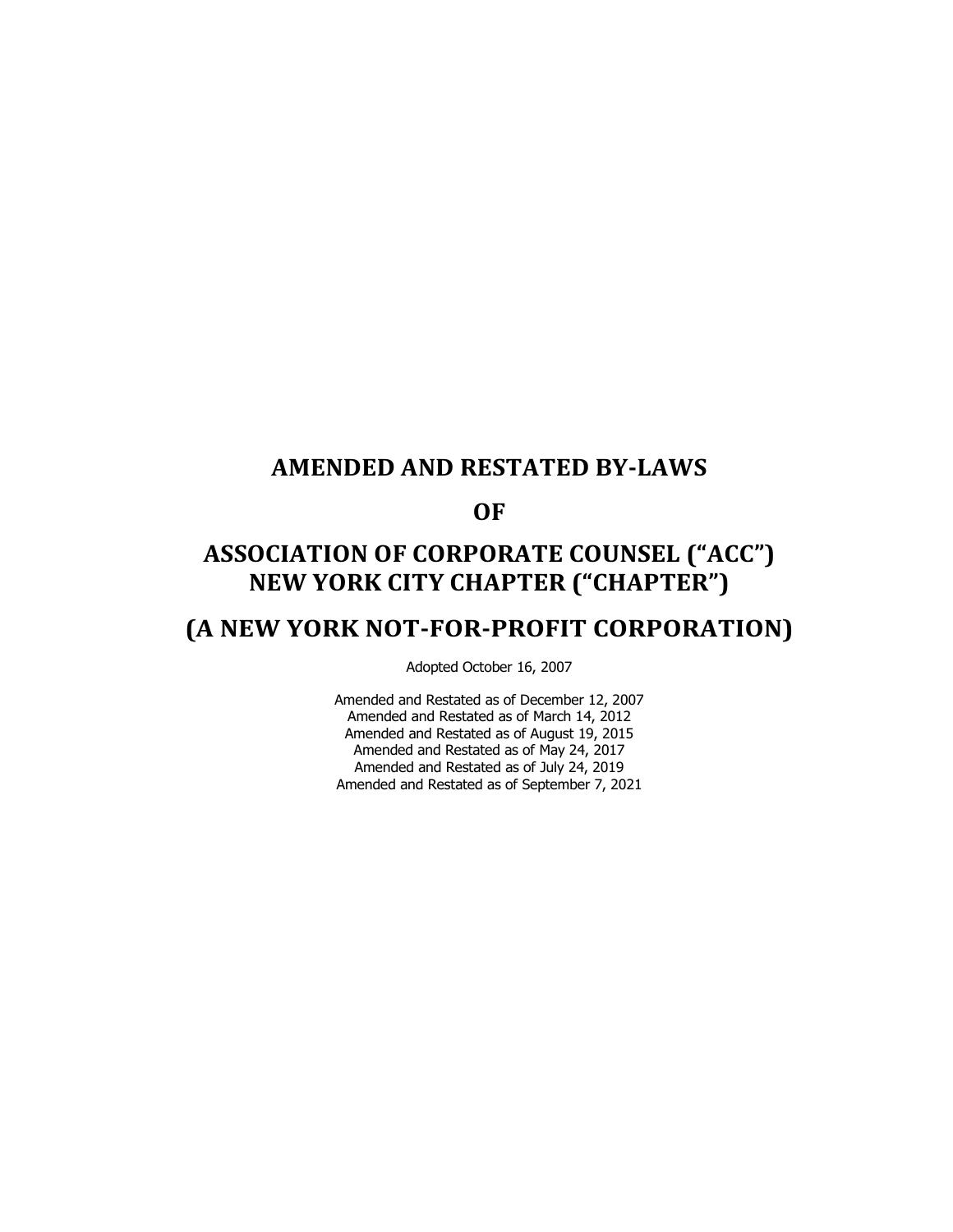#### **Table of Contents**

| Article I.   | <b>Page</b>                                     |
|--------------|-------------------------------------------------|
|              |                                                 |
| Section 1.01 |                                                 |
| Section 1.02 | Vision. 1 1                                     |
| Section 1.03 |                                                 |
|              |                                                 |
|              |                                                 |
|              |                                                 |
| Section 2.01 |                                                 |
| Section 2.02 | Termination and Resignation of Membership. 1    |
| Section 2.03 |                                                 |
| Section 2.04 |                                                 |
| Section 2.05 |                                                 |
| Section 2.06 |                                                 |
| Section 2.07 |                                                 |
| Section 2.08 |                                                 |
| Section 2.09 |                                                 |
|              |                                                 |
| Article III. |                                                 |
| Section 3.01 |                                                 |
| Section 3.02 | Qualifications, Nominations, Election and Term2 |
| Section 3.03 |                                                 |
| Section 3.04 |                                                 |
| Section 3.05 |                                                 |
| Section 3.06 |                                                 |
| Section 3.07 |                                                 |
|              |                                                 |
| Article IV.  |                                                 |
|              |                                                 |
| Section 4.01 |                                                 |
| Section 4.02 |                                                 |
| Section 4.03 |                                                 |
| Section 4.04 |                                                 |
| Section 4.05 |                                                 |
| Section 4.06 |                                                 |
| Section 4.07 |                                                 |
| Article V.   | EXECUTIVE COMMITTEE AND OTHER BOARD COMMITTEES4 |
|              |                                                 |
| Section 5.01 |                                                 |
| Section 5.02 |                                                 |
| Section 5.03 |                                                 |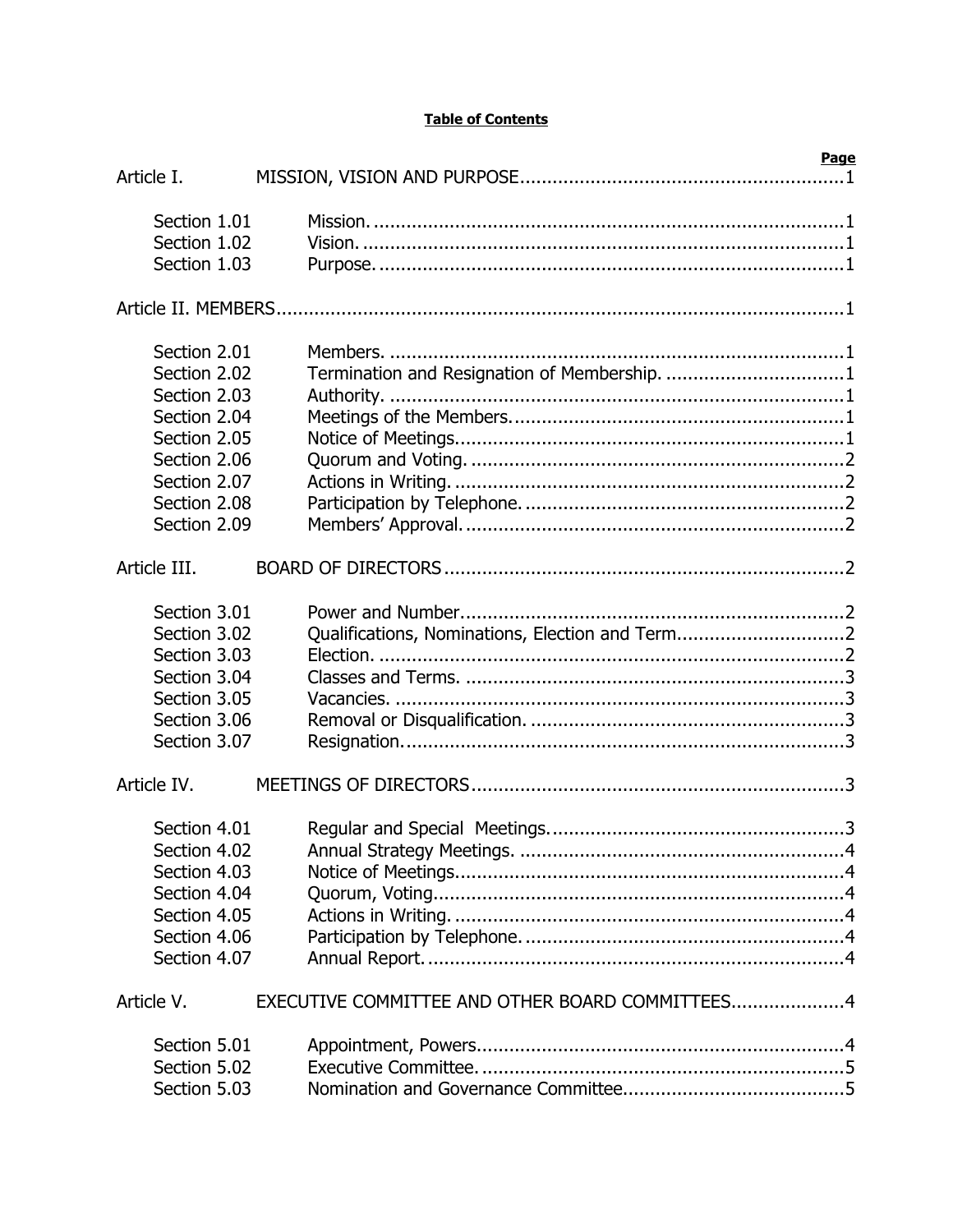| Section 5.04  |                                       |
|---------------|---------------------------------------|
| Section 5.05  |                                       |
| Section 5.06  |                                       |
| Section 5.07  |                                       |
| Section 5.08  |                                       |
| Section 5.09  |                                       |
|               |                                       |
| Article VI.   |                                       |
|               |                                       |
| Section 6.02  |                                       |
| Section 6.03  |                                       |
| Section 6.04  |                                       |
| Section 6.05  |                                       |
| Section 6.06  |                                       |
| Section 6.07  |                                       |
|               |                                       |
| Section 6.08  |                                       |
| Section 6.09  |                                       |
| Section 6.10  |                                       |
| Section 6.11  | Other Agents, Advisors and Employees; |
|               |                                       |
| Article VII.  |                                       |
| Section 7.01  |                                       |
| Section 7.02  |                                       |
|               |                                       |
|               |                                       |
| Article IX.   |                                       |
|               |                                       |
| Section 9.01  |                                       |
| Section 9.02  |                                       |
| Section 9.03  |                                       |
| Section 9.04  |                                       |
|               |                                       |
|               |                                       |
| Section 10.01 |                                       |
| Section 10.02 |                                       |
| Article XI.   |                                       |
|               |                                       |
| Article XII.  |                                       |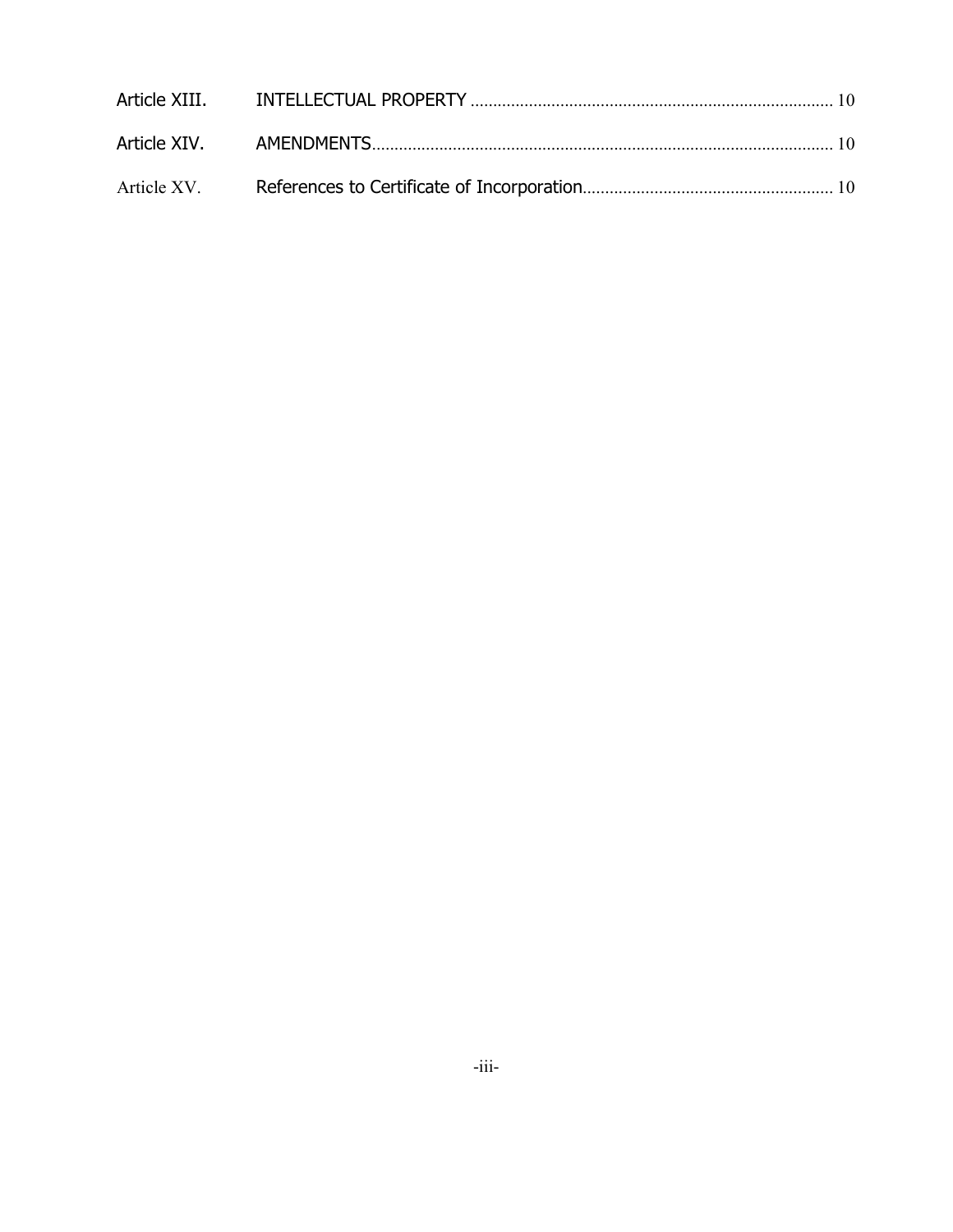#### **AMENDED AND RESTATED BY-LAWS (THE "BY-LAWS")**

**OF**

ASSOCIATION OF CORPORATE COUNSEL ("ACC") NEW YORK CITY CHAPTER ("CHAPTER")

#### **Article I. MISSION, VISION AND PURPOSE**

Section 1.01 Mission. The Chapter promotes the common professional and business interests of in-house counsel who work for corporations, associations and other private-sector organizations in the New York City area (including Long Island and the five boroughs) through information, education, networking opportunities, and advocacy initiatives, consistent with the by-laws, policies and procedures set by the Association of Corporate Counsel, at a global level.

Section 1.02 Vision. The Chapter aims to be the premier bar association in the New York City area serving the diversified needs of in-house counsel by: anticipating and understanding the needs of the in-house bar; helping members deliver services to their corporate clients efficiently and promote the value of in-house services; advancing the interests of the in-house bar; and creating a vibrant in-house community by delivering relevant, timely services, including information, education, networking and advocacy.

Section 1.03 Purpose. The Chapter Board of Directors (the "Board") shall set such other strategic goals for the Chapter as are consistent with the role of the Chapter and the Mission of ACC and with the purposes and powers of the Chapter set forth in the Chapter's Certificate of Incorporation, as amended from time to time (the "Certificate of Incorporation").

#### **Article II. MEMBERS**

Section 2.01 Members. The Chapter shall have one class of members who shall consist of those licensed attorneys who are (a) members in good standing of ACC, (b) who have been assigned to the Chapter by ACC, and (c) who shall pay the dues established from time to time by ACC (each "Members").

Section 2.02 Termination and Resignation of Membership. Any Member who ceases to meet the qualifications necessary for Chapter membership or membership in the ACC shall cease to be a Member. Any Member may resign at any time by written notice to the President or Secretary of the Chapter.

Section 2.03 Authority. The Members shall have the right to exercise all rights which members of corporations organized under the New York Not-for-Profit Corporation Law are authorized to exercise pursuant to law, as well as all rights of the Members otherwise provided for in these By-Laws.

Section 2.04 Meetings of the Members. An annual meeting of the Members of the Chapter shall be held in each fiscal year on such date, time and place (including by video conference or as otherwise permitted under Section 2.08, if allowed by law) as determined by the Board for the election of Directors and Officers, as defined in Article 3, and the transaction of such other business of the Chapter as the Board shall determine, including the presentation of the Annual Report required by Section 519(c) of the New York Not-for-Profit Corporation Law and described in Article 4.07 (the "Annual Meeting"). Special meetings of the Members may be called at any time by (a) the President; (b) at least one-third of the Board; or (c) the lesser of 50 Members or ten percent (10%) of the Members.

Section 2.05 Notice of Meetings. Notice of each meeting of the Members shall be provided to all Members not less than ten (10) days (three (3) days, in the case of special meetings) and not more than fifty (50) days prior to the date of the meeting, addressed to the Member at his or her address as it appears on the books and records of the Chapter, or by email or other electronic means or facsimile transmission. Such notice shall state the time and place where the meeting is to be held, and to the extent possible, the purpose or purposes for which the meeting is called. Notice of any adjournment of a meeting of the Members to another time or place shall be given to any Members who were not present at the time of the adjournment. No notice of any special meeting of the Members need be given to any Member who attends such special meeting without protesting prior to or at the commencement of the special meeting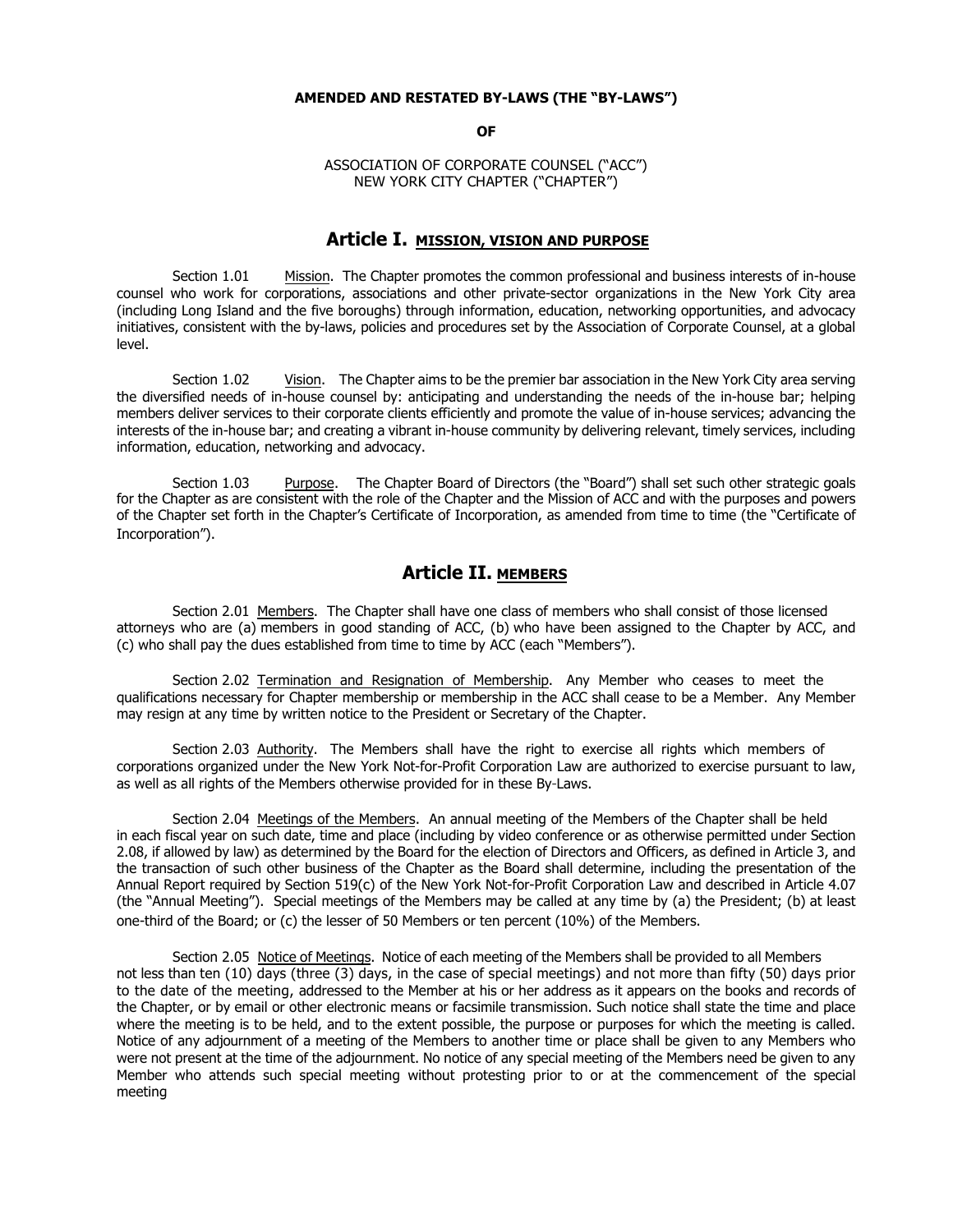the lack of notice of such special meeting, or to any Member who submits a signed written or electronic waiver of notice whether before or after the special meeting.

Section 2.06 Quorum and Voting. At all meetings of the Members, a quorum shall consist of the lesser of 60 Members or ten percent (10%) of the total number of Members present in person or by proxy. Except as otherwise provided by law or by these By-laws, the act of a majority of the Members present at a meeting of the Members shall be the act of the Members. In the absence of a quorum, a majority of the Members present, without notice other than by announcement at the meeting, may adjourn the meeting until a quorum is present. A Member may authorize another person to act for the Member by providing a written authorization to the person who shall be the holder of the proxy or by transmitting or authorizing the transmission of an electronic transmission to the person who shall be the holder of the proxy, provided that any such electronic transmission shall either set forth or be submitted with information from which it can be reasonably determined that the electronic transmission was authorized by the Member. No proxy is valid more than eleven months after execution unless it expressly states otherwise, and every proxy is revocable prospectively at the pleasure of the Member executing it.

Section 2.07 Actions in Writing. Any action required or permitted under these By-Laws to be taken by the Members may be taken without a meeting, if the Members unanimously consent in writing, to the adoption of a resolution authorizing the action. Such consent may be written or electronic.

Section 2.08 Participation by Telephone. To the extent allowed by applicable law, any one or more Members may participate in a meeting of the Members by means of a conference telephone or similar communications equipment or by electronic video screen allowing all persons participating in the meeting to hear each other at the same time. Participation by such means shall constitute presence in person at a meeting.

Section 2.09 Members' Approval. The approval of the Members shall be required for all actions of the Chapter for which Members' approval is required under the New York Not-for-Profit Corporation Law. Without limiting the foregoing or any other provision of these By-Laws, the approval of the Members shall be required for the following actions:

- (i) the dissolution of the Chapter;<br>(ii) a merger or consolidation invol
- a merger or consolidation involving the Chapter;
- (iii) a disposition of all or substantially all of the assets of the Chapter; or
- (iv) the purchase, sale, mortgage, lease or other development of real property of the Chapter.

#### **Article III.BOARD OF DIRECTORS**

Section 3.01 Power and Number. The Board shall have general power to control and manage the affairs and property of the Chapter in accordance with the purposes and limitations set forth in the Certificate of Incorporation and as set forth in these By-laws. The Board of the Chapter shall consist of not less than ten (10) Directors, the number which may be increased or decreased by action of a majority of the entire Board from time to time (each an "Director"), and include the following Officers, provided each meets the qualifications of a Director as set forth in Article 3.02; President, President-Elect and Immediate Past President; one or more Vice-Presidents, a Secretary and a Treasurer (each an "Officer" and, together, the "Officers").

Section 3.02 Qualifications, Nominations, Election and Term. Each Director shall be a natural person who is a Member as set forth in Article 2. To be eligible to serve as a Director, an individual must be a Member in good standing of the Chapter for at least one (1) year as of the date of election, and preferably have served as an active participant in one or more Chapter functions established by the Board (such as, a committee co- chair or volunteer in connection with Chapter initiatives identified by the Board). Once elected, a Director must remain a Member of ACC in good standing throughout the term for which such individual may be elected.

Section 3.03 Election. Directors shall be selected from a slate of nominees proposed by the Nomination and Governance Committee as appointed, pursuant to Article 5.03. The election of Directors and Officers shall take place at the Annual Meeting. If there are not more nominated candidates than openings, then the Members present shall vote on the nominated slate as a whole. If there are more nominated candidates than openings for Directors, then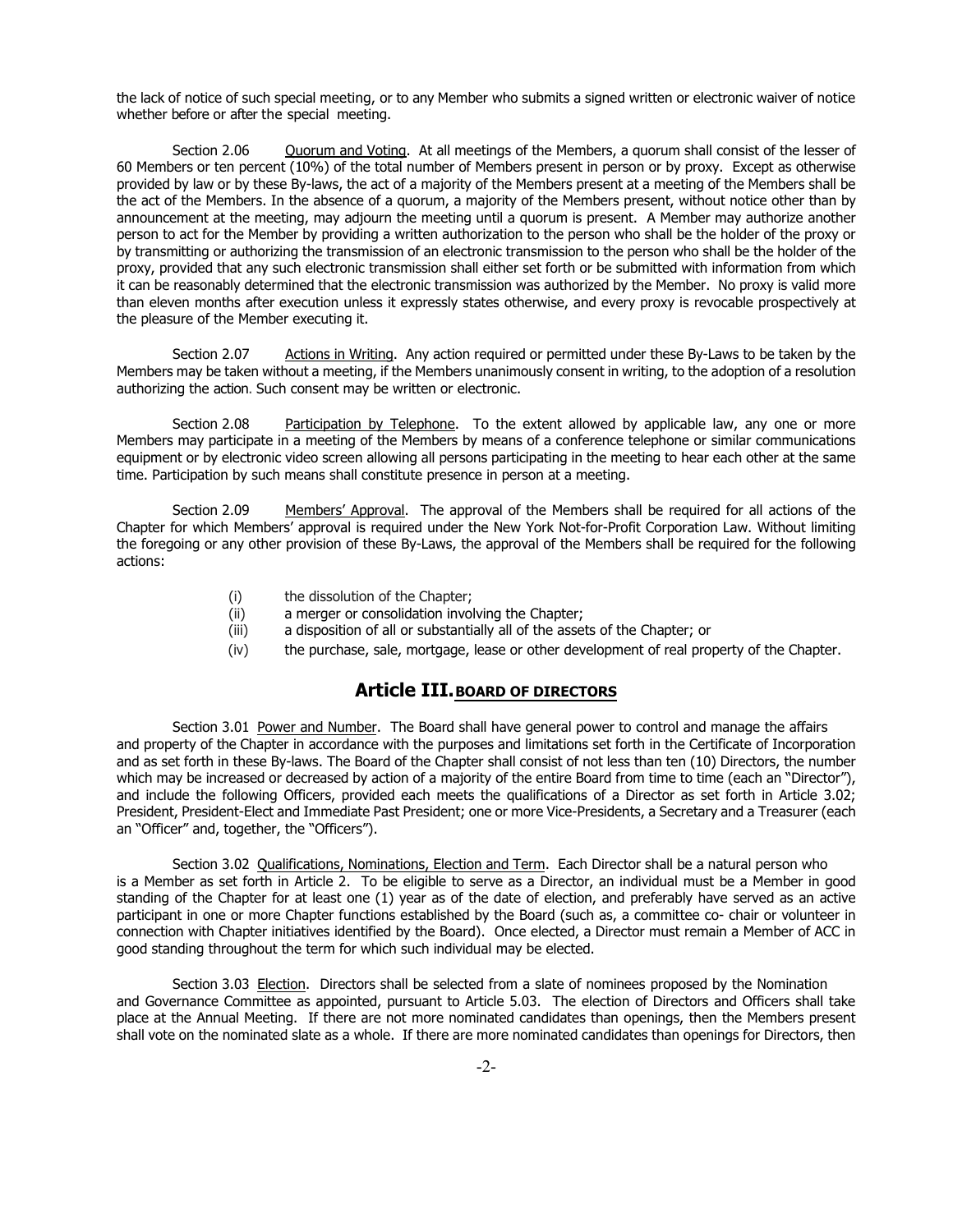each Member present shall have the right to vote for a number of candidates equal to the number of openings (but may not cast more than one vote for any one candidate) and the candidates with the most votes, even if less than a majority, shall be elected and, in the case of a tie, the Board shall determine the candidate to serve. If the Board had determined that one or more of the Directors should serve a term less than three (3) years, then the candidate or candidates with the fewest votes shall serve the shortest terms and, in the case of a tie, the Board shall determine the terms of the tied candidates.

Section 3.04 Classes and Terms. A Director shall hold office for a three (3) year term (or for a lesser term if the Board determines that it is appropriate to equalize the size of the classes) and each shall continue in office for such term and until such Director's successor shall have been elected and qualified, or until such Director's death, resignation or removal; provided, however, that any Director elected to fill an unexpired term (whether resulting from death, resignation, or removal or created by an increase in the number of Directors) shall hold office until the next Annual Meeting and until his or her successor is elected and qualified. The Directors shall be classified in three classes, as nearly equal as practicable, with the term of each class being staggered so as to expire at the Annual Meeting in each of the three (3) consecutive years. No Director shall serve for more than two (2) consecutive three-year terms or, where elected for less than a full term, for more than seven and-a-half (7.5) consecutive years; provided, however, that the President, President Elect and Immediate Past President may serve in those offices, as provided in these By-laws, even if such service shall cause them to exceed these limits. Any Director who has served the maximum number of years shall not thereafter be eligible for reelection without a break in service until the third Annual Meeting after the date that the Director's last term ended.

Section 3.05 Vacancies. Vacancies caused by the death, disqualification, resignation or removal of a Director shall be filled by vote of a majority of the remaining members of the Board. Any Director so elected shall serve until the next Annual Meeting and until his or her successor is elected and qualified. Any vacancies, arising at any time, may be filled at any meeting of the Board by a majority vote of the Directors then in office, regardless of their number, with any nominations for vacancy first approved by the Nomination and Governance Committee. Directors so elected shall serve until the next Annual Meeting of the Chapter, and until his or her successor is elected and qualified. A vacancy in the Board shall be deemed to exist on the occurrence of any of the following: (a) the death, resignation or removal of any Director from office; or (b) an increase in the authorized number of Directors by resolution of the Board.

Section 3.06 Removal or Disqualification. Any Director may be removed for cause, at any time, by a vote of the Directors then in office, at a regular or special meeting of the Board called for the purpose; provided that, there is a quorum of not less than a majority of Directors present at such meeting. Failure to attend sixty percent (60%) of all Board meetings, where practical and scheduled as such, unless a majority of Directors has excused such Director from attendance due to extreme circumstance(s), may constitute cause. Any Director who no longer qualifies as a Member, as set forth in Article 2, shall automatically cease to be a Director (and/or Officer) effective upon becoming aware of such ineligibility. Not less than thirty (30) days prior to the end of the fiscal year, the Secretary shall notify each Director who failed to meet any of the activity, committee participation, and/or meeting attendance requirements set forth herein. Each Director who failed to meet the activity and attendance requirements shall be deemed removed from the Board (without a Board vote) at the end of the fiscal year unless, for good cause shown, and by majority vote of the Executive Committee, such Director is retained.

Section 3.07 Resignation. Any Director may resign from office at any time by delivering a resignation in writing to the President or the Secretary of the Chapter. Acceptance of the resignation, unless required by its terms, shall not be necessary to make the resignation effective.

#### **Article IV.MEETINGS OF DIRECTORS**

Section 4.01 Regular and Special Meetings. Regular meetings of the Board shall be held at least six (6) times each calendar year on such dates, and at such times and locations, as determined by the President. Regular meetings must be held in Manhattan (or by video conference or as otherwise permitted under Section 4.06) unless otherwise approved by the Board. Special meetings of the Board shall be called at any time by the Secretary upon the request of the President or of any Director, upon written demand (including by electronic mail).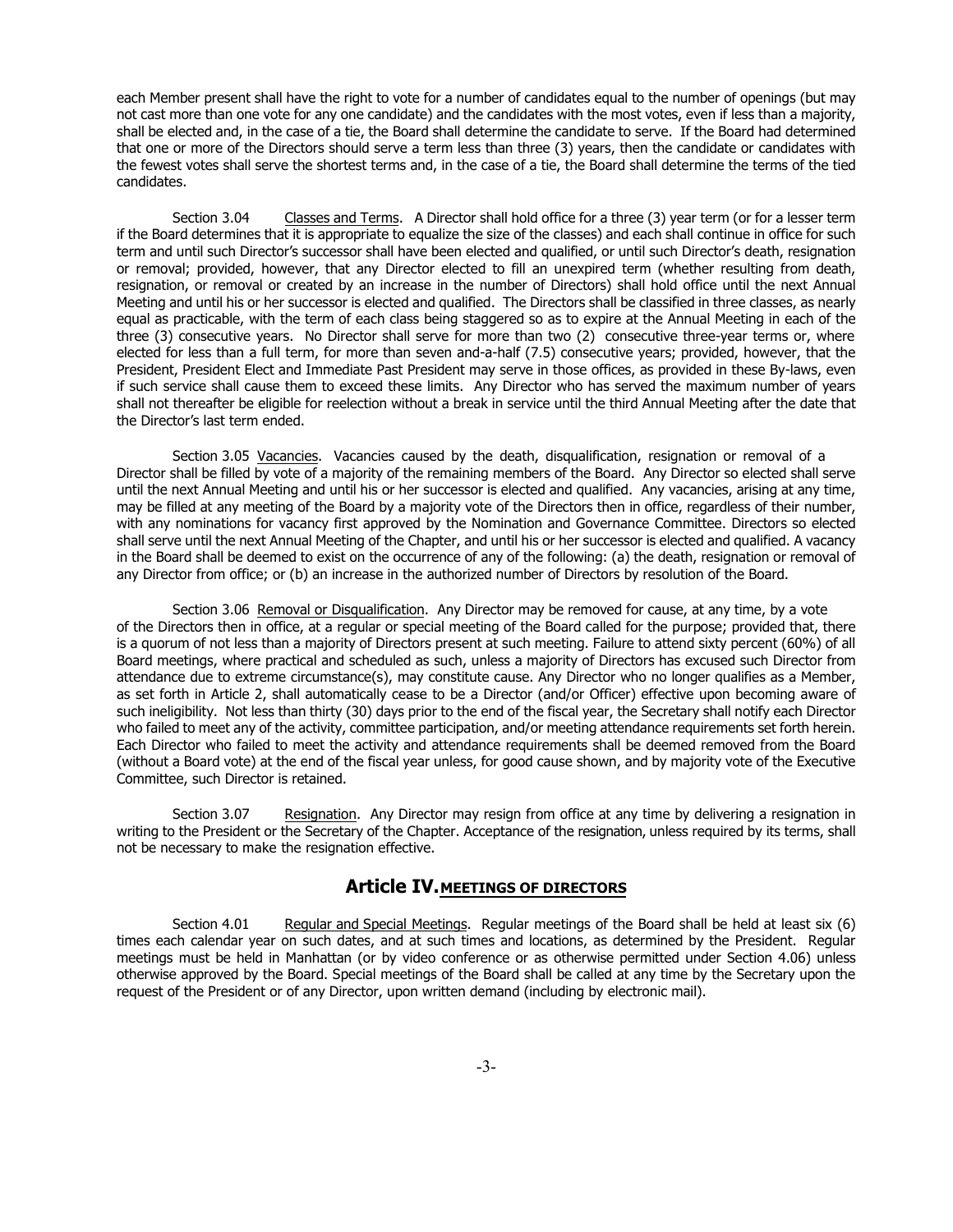Section 4.02 Annual Strategy Meetings. The Board may hold an annual Chapter strategy session (the "Strategy Session") as set by the President and President-Elect. Attendance is as directed by the President or President-Elect.

Section 4.03 Notice of Meetings. Notice of each annual, regular and special meeting of the Board shall be sent to each Director (i) on ten (10) days prior notice either by mail, addressed to him or her at his or her address as it appears on the books and records of the Chapter, or by email or other electronic means or facsimile transmission, or (ii) at least two (2) days before the day on which the meeting is to be held by delivery in person. Such notice shall state the time when and place where the meeting is to be held, and to the extent possible, the purpose or purposes for which the meeting is called. Notice of any adjournment of a meeting of the Board to another time or place shall be given to any Directors who were not present at the time of the adjournment. No notice of any special meeting of the Board need be given to any Director who attends such special meeting without protesting prior to or at the commencement of the special meeting the lack of notice of such special meeting, or to any Director who submits a signed written or electronic waiver of notice whether before or after the special meeting.

Section 4.04 Cuorum, Voting. Except as otherwise required by law or these By-laws, the presence of one-third of the Directors shall be necessary and sufficient to constitute a quorum. Except as otherwise provided by law or by these By-laws, the act of a majority of the Directors present at a meeting of the Board at which a quorum is present shall be the act of the Board. In the absence of a quorum, a majority of the Directors present, without notice other than by announcement at the meeting, may adjourn the meeting until a quorum shall attend.

Section 4.05 Actions in Writing. Any action required or permitted under these By-laws to be taken by the Board or by any Board committee thereof may be taken without a meeting if all members of the Board or the committee consent in writing to the adoption of a resolution authorizing the action. Such consent may be written or sent by electronic mail. The resolution and the written consents thereto by the members of the Board or committee shall be filed with the minutes of the proceedings of the Board or the committee.

Section 4.06 Participation by Telephone. Any one or more Directors or any Board committee thereof may participate in a meeting of the Directors or such committee by means of a conference telephone or similar communications equipment or by electronic video screen allowing all persons participating in the meeting to hear each other at the same time. Participation by such means shall constitute presence in person at a meeting.

Section 4.07 Annual Report. At the Annual Meeting of the Members, the President and the Treasurer shall present a report verified by them or by a majority of the Directors, or certified by an independent public or certified accountant or a firm of such accountants selected by the Board, showing in appropriate detail: (1) the assets and liabilities of the Chapter as of a 12-month fiscal period terminating not more than six months prior to the meeting, (2) the principal changes in assets and liabilities during the fiscal period, (3) the revenues or receipts of the Chapter for that fiscal period, (4) the expenses or disbursements of the Chapter during said fiscal period, (5) and the number of Members as of the date of the report. Such report shall be filed with the records of the Chapter and a copy thereof entered in the minutes of the proceedings of the annual meeting of the Board. The report to the Board may consist of a verified or certified copy of any report by the Chapter to the Internal Revenue Service that includes the information hereinabove specified.

#### **Article V. EXECUTIVE COMMITTEE AND OTHER BOARD COMMITTEES**

Section 5.01 General. Each committee of the Board shall consist of at least three (3) Directors. Each committee shall have the authority of the Board to the extent provided in a Board resolution establishing it, except that no committee of any kind shall have authority as to the following matters:

- (a) the submission to Members of any action requiring Member approval;<br>(b) the filling of vacancies in the Board or in any committee;
- the filling of vacancies in the Board or in any committee;
- (c) the fixing of compensation of the Directors for serving on the Board or on any committee;<br>(d) the amendment or repeal of the By-laws or adoption of new By-laws;
- the amendment or repeal of the By-laws or adoption of new By-laws;
- (e) the amendment or repeal of any resolution of the Board which by its terms shall not be so amendable or repealable;
- (f) the election or removal of Officers and Directors;<br>(g) the approval of a merger or plan of dissolution;
- the approval of a merger or plan of dissolution;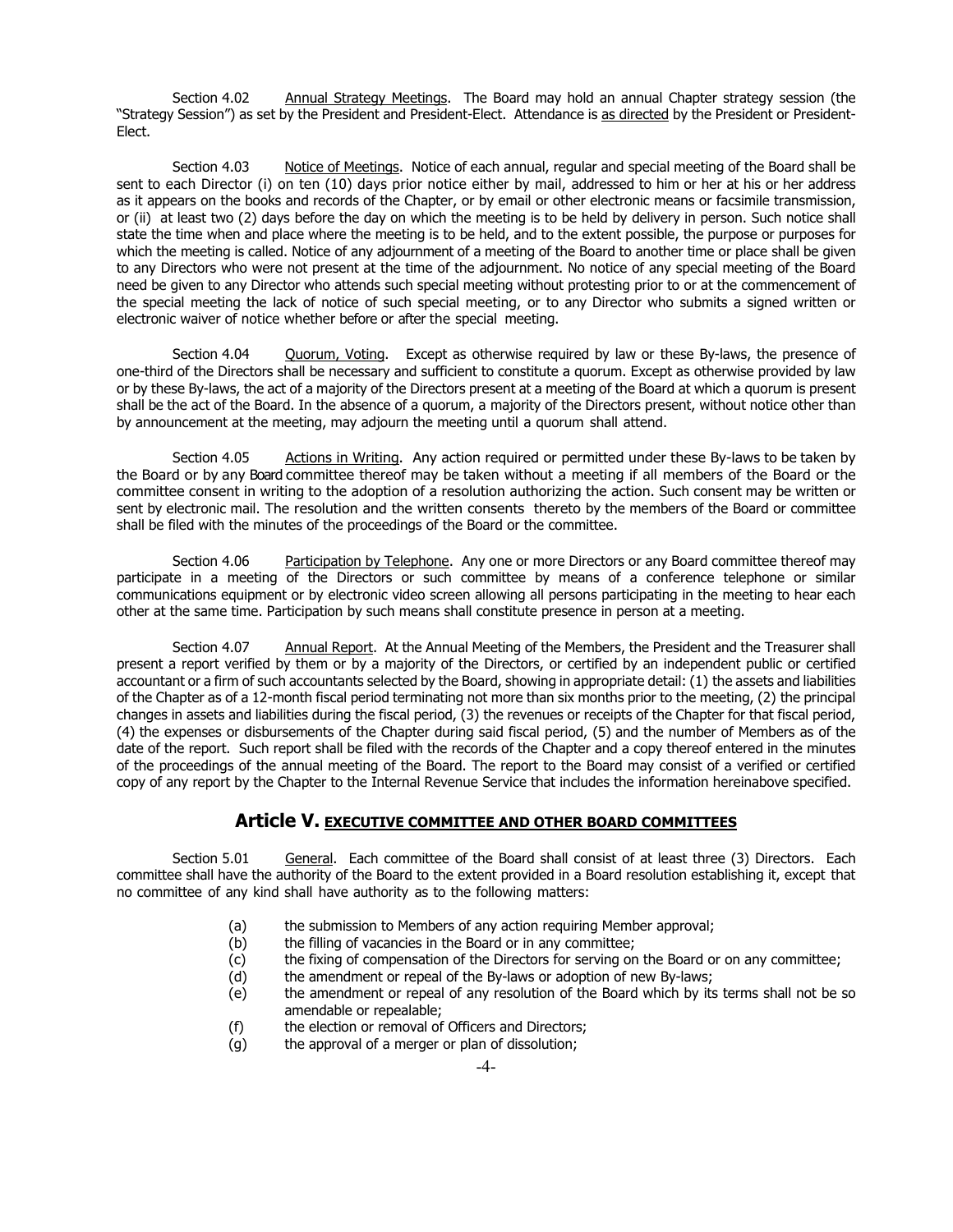- (h) the authorization or adoption of a resolution recommending to the Members action on the sale, lease, exchange or other disposition of all of substantially all the assets of the Chapter; and
- (i) the approval of amendments to the Certificate of Incorporation.

Section 5.02 Executive Committee. The members of the Executive Committee shall be the President, President Elect, Immediate Past President, Vice President(s), Secretary and Treasurer. Such appointments are made by virtue of a Director holding such position and do not require any additional approval by the Board. The Executive Committee shall exercise the power and authority of the Board in the management of the Chapter between meetings of the Board, subject only to such restrictions and limitations, if any, as are specified by the Board and these By-laws. Further, the Executive Committee shall be responsible for developing and reviewing the Chapter's fiscal management and investment guidelines and presenting them to the Board for approval.

Section 5.03 Nomination and Governance Committee. The President annually shall appoint a Nomination and Governance Committee with the consent of the majority of the Board. The Nomination and Governance Committee shall provide the Board with a recommended slate of Directors and Officers at least thirty (30) days before the Annual Meeting. In presenting a slate of recommended candidates for election as Directors and in the election of Directors, the Nomination and Governance Committee and the Board shall make reasonable efforts to ensure that the Board membership reflects the professional, geographic, and personal diversity of the Chapter. The Board shall adopt written guidelines and criteria to be considered by the Nomination and Governance Committee in recommending candidates for election as a Director or Officer. The Board shall adopt, reject or modify the slate provide by the Nomination and Governance Committee. The Nomination and Governance Committee shall also recommend standards for Officers and Directors and for leading Board practices.

Section 5.04 Other Board Committees. Other Board committees may be appointed by the President with the consent of the majority of the Board. Such committees shall have only the powers specifically delegated to them by the Board and in no case shall have powers which are not authorized for committees under this Article 5.

Section 5.05 Term. Each member of the Executive Committee, Nomination and Governance Committee or other Board committees shall be and remain a member thereof at the pleasure of the Board and shall hold office until his or her successor has been appointed, or until his or her death, resignation, or removal, in the manner hereinafter provided.

Section 5.06 Removal. Any member of the Nomination and Governance Committee or other Board committees (other than the Executive Committee) may be removed at any time, with or without cause and with or without notice, by a majority of the Directors at any meeting of the Board where a quorum is present or by action in writing signed by all of the Directors. The Board may, by a resolution duly adopted at any meeting, dissolve the Executive Committee, Nomination and Governance Committee or other Board committees.

Section 5.07 Vacancies. If any vacancy shall occur in the Nomination and Governance Committee or other Board committees (other than the Executive Committee) for any reason, including an increase in the number of members of such committee, the vacancy may be filled by the President with the consent of the majority of the Board.

Section 5.08 Meetings, Notice. The Executive Committee, Nomination and Governance Committee or other committee may hold meetings at such time or times and at such place or places as the Chair of the committee shall determine from time to time. Notice of every meeting shall be given personally or sent by mail, e-mail or other electronic means, or facsimile to each member of the Executive Committee, Nomination and Governance Committee or other committee, addressed to him or her at his or her address as it appears on the books or records of the Chapter, at least three (3) days before the day on which the meeting is to be held. Such notice shall state the time when and place where the meeting is to be held, and to the extent possible, the purpose or purposes for which the meeting is called. No notice of any meeting of the Executive Committee, Nomination and Governance Committee or other Board committee need be given to any member who attends such meeting without protesting prior to or at the commencement of the meeting the lack of notice of such meeting, or to any member who submits a signed waiver of notice whether before or after the meeting. The Executive Committee, Nomination and Governance Committee or other Board committee shall keep a record of its proceedings.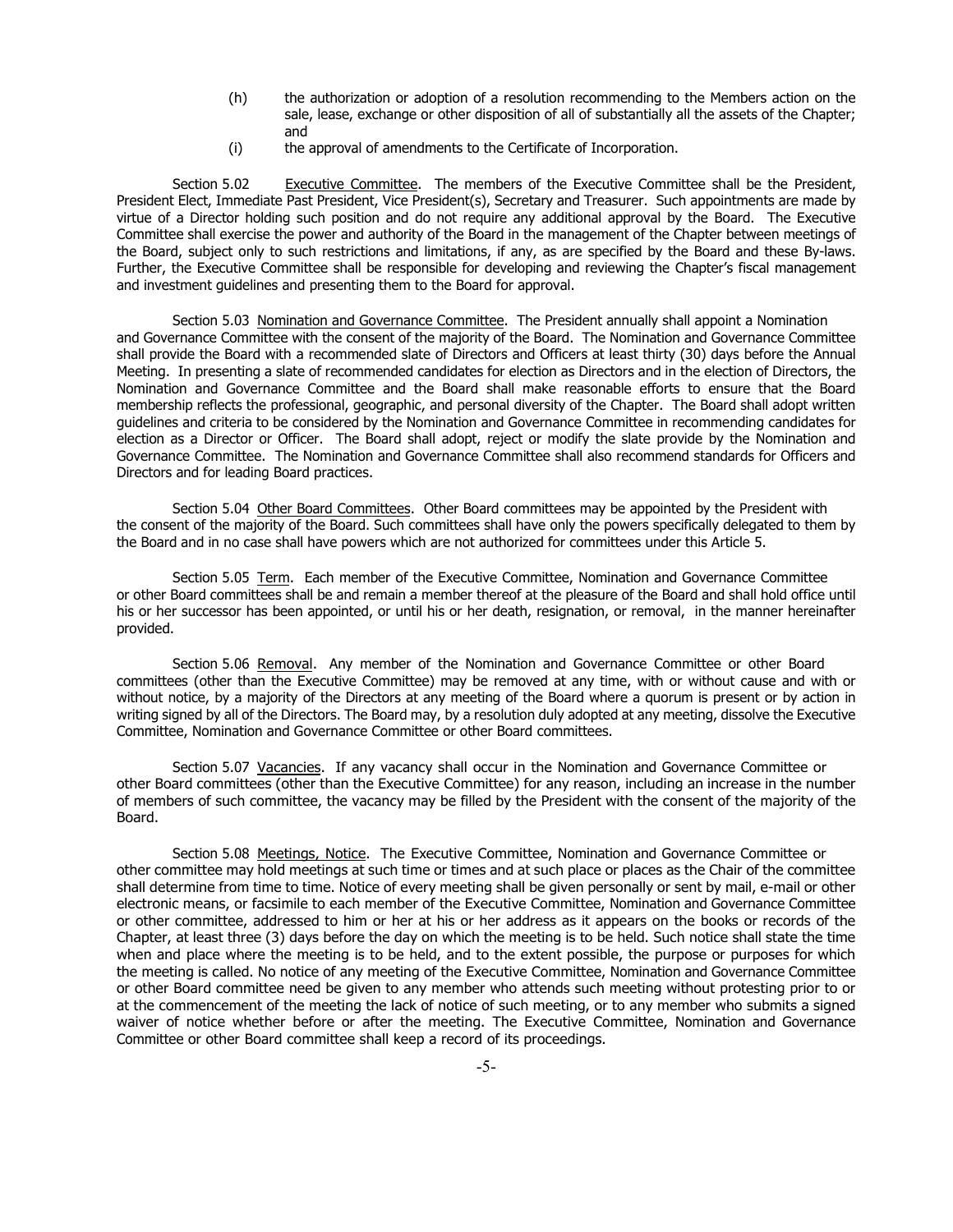Section 5.09 Quorum, Vote. At all meetings of the Executive Committee, Nomination and Governance Committee or other Board committee, the presence in person of members constituting one-third of the Directors on the Executive Committee or other Board committee, but in no event less than two (2) members, shall be necessary and sufficient to constitute a quorum, and except as otherwise provided by law or by these By-laws, the act of a majority of the members present shall be the act of the Executive Committee, Nomination and Governance Committee or other Board committee.

#### **Article VI. OFFICERS**

Section 6.01 Officers. The Officers of the Chapter shall include a President, a President Elect, an Immediate Past-President, one or more Vice President(s), a Secretary, a Treasurer and such other officers as the Board may from time to time elect. The Officers must be Members of the Chapter and Directors of the Board. One person may hold any two or more of said offices, except that the office of President cannot be held by the same person who holds the office of Secretary. Any employee of the Chapter is prohibited from serving as the President of the Chapter or in any other position with similar responsibilities, unless the Board authorizes the appointment by a two-thirds (⅔) vote of the entire Board and contemporaneously documents in writing the basis for such approval.

Section 6.02 Election. Nominations for Officers shall be made by the Nomination and Governance Committee and approved by the Board. Notice of the nominations for consideration at the Annual Meeting shall be provided to the Members at least ten (10) days in advance of the Annual Meeting. The election of Officers shall take place at the Annual Meeting of the Members. Officers shall be elected from among the Directors. The President Elect shall automatically succeed to the office of President at the Annual Meeting following his or her election as President Elect unless the term of the President is extended as contemplated by Section 6.03, in which event the President Elect shall automatically succeed to the office of the President at the second Annual Meeting following his or her election as President Elect; provided, however, that if the office of President Elect becomes vacant in that intervening year, the Members shall elect a President at the Annual Meeting and if the offices of President and President Elect become vacant in that intervening year, the Board shall elect a President from among the Directors to serve until the next Annual Meeting where the Members shall elect a President and President Elect of the Chapter. The President shall automatically succeed to the office of Immediate Past President at the Annual Meeting following the election of his or her successor as President; provided, however, that if the President is unwilling to serve or unqualified to serve, including by virtue of the office of President having become vacant in the latter half of that intervening year and the President continuing in office, the Board shall determine whether the office of Immediate Past President should remain vacant for the year or whether the Board shall elect another past President of the Chapter to the office of Immediate Past President. If there is more than one candidate for a single office, then the candidate for that office who receives the most votes, even if less than a majority, shall be elected and, in the case of a tie, the Board shall determine the candidate to serve.

Section 6.03 Term. Each Officer shall serve for a term of one (1) year commencing at the beginning of the fiscal year and shall continue until the end of the fiscal year, or if for any reason the election of Officers pursuant to this section is not held by the end of the fiscal year, when their successors have been elected. The President, the President Elect and the Treasurer shall be eligible for reelection for one additional successive term in such office; provided, further, that if the President Elect succeeds to the office of President and if the vacancy results in a term of office as President of less than six (6) months, the President, if willing, shall serve the remaining period of the vacancy and an additional one (1) year in the office of President and the term of the President Elect shall be extended similarly. Each Officer other than the President, President Elect and Treasurer may be reelected for two (2) additional successive one (1) year terms in such office but is not thereafter eligible for reelection to that office provided, however, that if an Officer is elected initially to the office for a term of less than six months because of a vacancy in the office or the creation of a new office, then such initial term or successor term shall not preclude the Officer's election to the three (3) additional successive terms in that office. Upon completion of the President's term(s), the President shall automatically succeed as the Immediate Past-President, even if such succession would extend the overall term beyond that set forth in Section 3.04, unless otherwise objected to by a majority of the Board. The failure of an Officer to attend at least seventy percent (70%) of all Board meetings (including by video conference) in any fiscal year shall be deemed cause for removal from the Office. Not less than thirty (30) days prior to the end of the fiscal year, the Secretary shall notify each Officer who failed to meet any of the activity, committee participation, and/or meeting requirements set forth herein. Each Officer who failed to meet the activity and attendance requirements shall be deemed removed from the his or her office at the end of the fiscal year unless, for good cause shown, and by majority vote of the Executive Committee, such Director is retained in such office.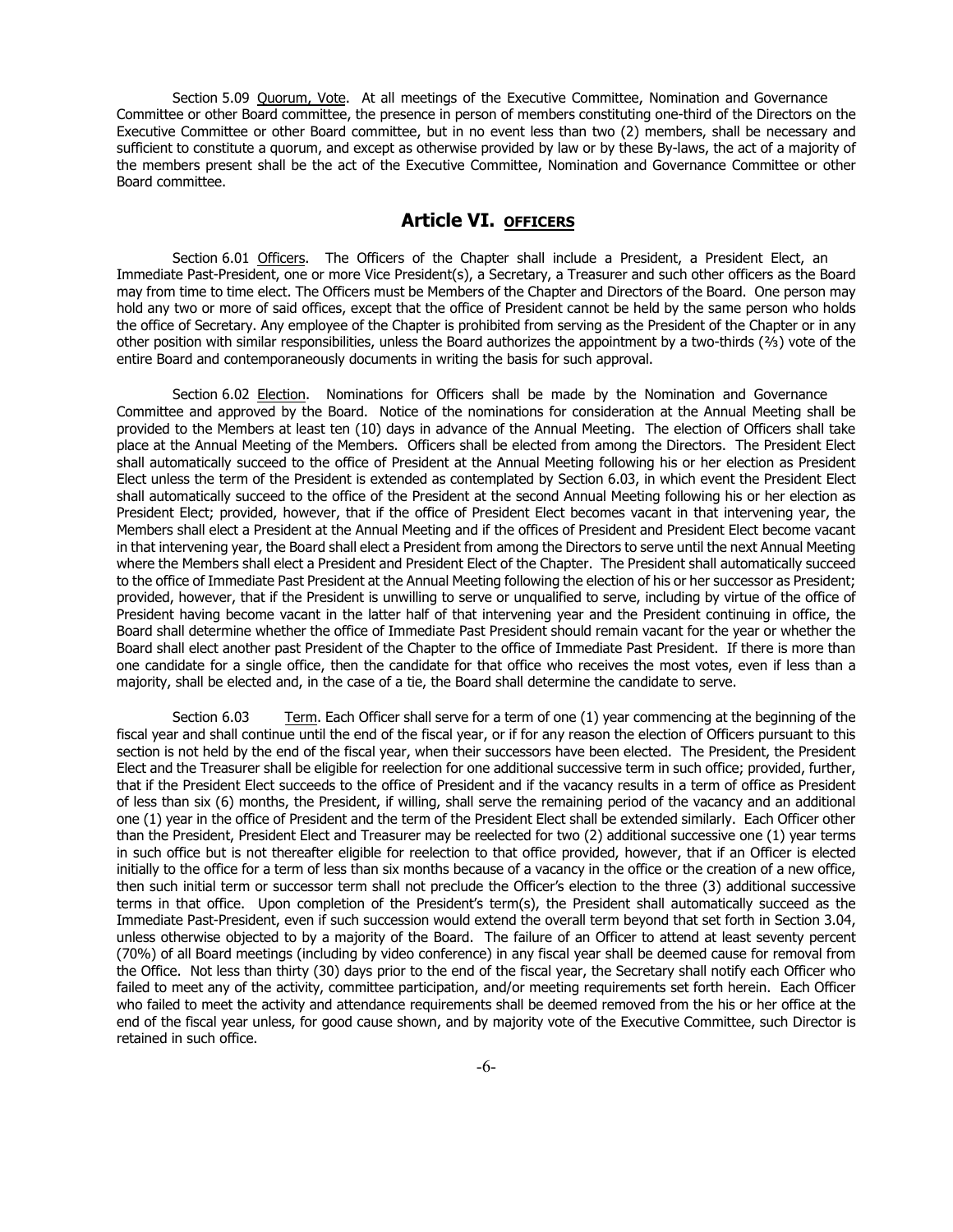Section 6.04 Vacancies. Vacancies caused by the death, disqualification, resignation or removal of an Officer other than the President, or by the creation of a new office, shall be filled by vote of a majority of the remaining members of the Board. Any Officer so appointed shall serve until the next Annual Meeting.

Section 6.05 President. The President shall exercise general supervision over all of the affairs of the Chapter, preside over all meetings of the Board, the Executive Committee and the Members, subject, however, to the control of the Board and the Executive Committee, if any. The President shall have the power to appoint a chair and/or co-chairs for any standing, special or other Board committees. The President shall keep the Board fully informed about the affairs of the Chapter. The President shall, in general, have all powers and perform all duties incident to the office of president and such other powers and duties as the Board may prescribe from time to time.

Section 6.06 President Elect. The President Elect shall assume the powers and discharge duties of the President in the absence or incapacity of the President, and shall, in general, have all powers and preform all duties incident to the office of President Elect and such other powers and duties as the President or Board may prescribe from time to time.

Section 6.07 Immediate Past President. The Immediate Past President shall serve as an advisor to the Board and shall, in general, have all powers and perform all duties incident to the office of immediate past president and such other powers and duties as the President or Board may prescribe from time to time.

Section 6.08 Vice President(s). The Vice president(s) shall, in the order designated by the President or by the Board, perform such duties as assigned, in addition to chairing their respective committees as designated by the President, and assume the powers and discharge the duties of the President in the absence or incapacity of the President and the President Elect, and shall, in general, have all powers and perform all duties incident to the office of Vice President and such other powers and duties as the President or Board may prescribe from time to time.

Section 6.09 Secretary. The Secretary shall maintain a record of meeting attendance and Board committee participation. The Secretary shall be responsible for assuring that minutes for all meetings of the Board, the Executive Committee and the Members are made and maintained, shall be responsible for assuring that records of the Chapter are kept as required by the Board and applicable law, shall arrange for the sending of notices of meetings to the Board and the Members as may be required, shall prepare ballots and/or proxies for the election of Directors and Officers as required and be responsible for the counting of such ballots in connection with the Annual Meeting of the Members, be responsible for the administration of the rules governing membership; keep a roll of the Members; send such reports to ACC as shall be required; be responsible for reviewing and updating these By-laws in conjunction with the Executive Committee and the Nomination and Governance Committee, and shall, in general, have all powers and perform all duties incident to the office of Secretary and such other powers and duties as the President or Board may prescribe from time to time.

Section 6.10 Treasurer. The Treasurer shall be responsible for assuring that the Chapter maintains proper books of account, which may be maintained by delegation to the Executive Director or its agents, or advisors, including accurate records of receipts, disbursements and investments with respect to the Chapter's funds, securities and property owned by the Chapter, all in accordance with ACC requirements, shall provide financial reports to the Board and the Members as part of the Annual Report, as directed by the Board, shall assure the preparation of an annual budget for presentation to, and approval by, the Board, and as part of the Annual Report, shall assure that the Board has appropriate procedures for the approval and payment of expenses as authorized by either the Board or the Executive Committee, and shall, in general, have all powers and perform all duties incident to the office of treasurer and such other powers and duties as the President or Board may prescribe from time to time. The Treasurer may delegate the payment of approved expenses or bills to the Executive Director.

Section 6.11 Other Agents, Advisors and Employees; Executive Director. (a) The Board may from time to time appoint such agents, advisors and employees as it shall deem necessary, each of whom shall hold office at the pleasure of the Board, and shall have such authority, perform such duties and receive such reasonable compensation, if any, as the Board may from time to time determine;

(b) Executive Director. The Executive Committee may appoint an Executive Director of the Chapter to manage the day to day affairs of the Chapter on such terms as determined by the Board and pursuant to a written contract at such reasonable compensation as is approved by the Board.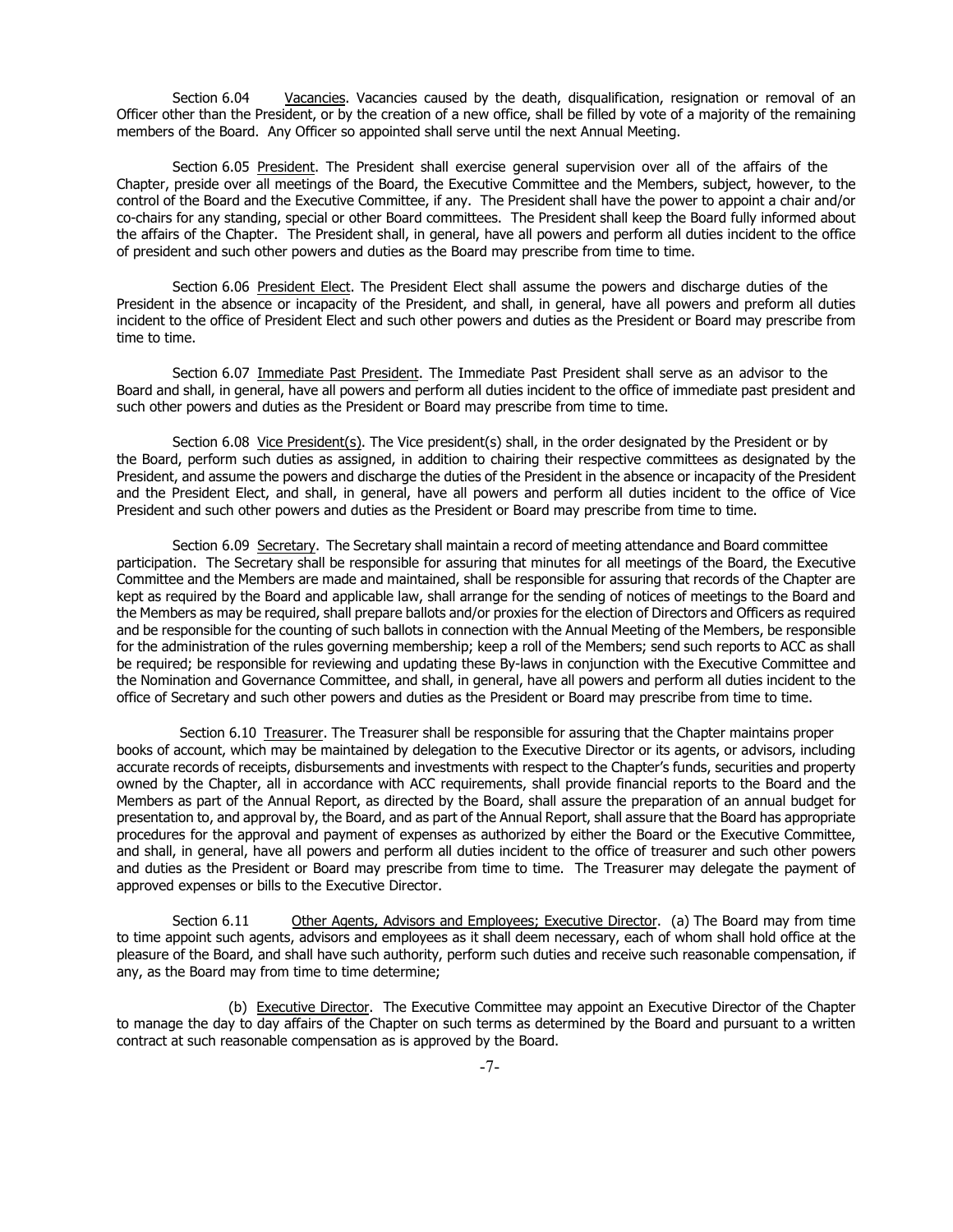#### **Article VII. COMPENSATION OF DIRECTORS AND OFFICERS**

Section 7.01 Authorization. No Director or Officer of the Chapter shall receive directly or indirectly any salary, compensation or emolument from the Chapter, either as such Director or Officer, or in any other capacity.

Section 7.02 Loans. No loans shall be made by the Chapter to any of its Directors, Officers or their respective family members or to any entity in which one or more of its Directors, Officers or their respective family members holds a financial interest.

#### **Article VIII. CONFLICTS OF INTEREST; CONDUCT**

Directors, Officers and any agents, advisors or employees shall comply with the Chapter's Conflict of Interest Policy and Code of Conduct, as adopted by the Board, from time to time.

#### **Article IX. FINANCIAL AUTHORITY**

Section 9.01 Books and Records. The Chapter shall keep correct books of account of the activities and transactions of the Chapter, including a minute book, which shall contain a copy of the Certificate of Incorporation, a copy of these By-laws, and all minutes of meetings and unanimous written consents of the Board.

Section 9.02 Execution of Instruments. The Board, or the Executive Committee, if any, is authorized to select the banks or depositories it deems proper for the funds of the Chapter. The Board shall determine who shall be authorized from time to time and in what manner on the Chapter's behalf to sign checks, drafts or other orders for the payment of money, acceptance, notes or other evidences or indebtedness, to enter into contracts or to execute and deliver other documents and instruments. Unless so authorized or otherwise authorized by these By-laws, no Director, Officer, employee, agent or any other person or entity shall have any power or authority in the name of or on behalf of the Chapter to execute any contract, deliver any instrument, enter into any engagement, pledge the credit of the Chapter or render the Chapter financially liable for any purpose or for any amount.

Section 9.03 Chapter Funds. Except as otherwise provided by Board resolution, all checks, drafts, or other orders for the payment of money, notes, or other evidences of indebtedness issued in the name of the Chapter in the amount of \$2,000.01 or more shall have the signature or approval of any two of the following persons: Treasurer, President or the Executive Director, or, if for \$2,000.00 or less, may have the signature of the President or Treasurer. No Officer, Director, or Executive Director may issue the foregoing to him or herself, without written approval from the Treasurer and President. All funds of the Chapter not otherwise employed shall be deposited to the credit of the Chapter in such banks, trust companies, or other depositories or instruments as the Board may direct. The Board, in its discretion, may also authorize the Treasurer to establish a credit or debit card account in the name of the Chapter to facilitate the payment of Chapter expenses by means other than check or cash.

Section 9.04 Investments. The funds of the Chapter may be retained in whole or in part in cash or invested and reinvested from time to time in such property, real, personal or otherwise, including stocks, bonds or other securities, as the Board may deem desirable.

#### **Article X. INDEMNIFICATION AND INSURANCE**

Section 10.01 Indemnification. (a) General. The Chapter shall indemnify to the fullest extent directed or permitted by the New York Not-For-Profit Corporation Law any person (and that person's heirs, executors, guardians, administrators, assigns and legal representatives) who was or is made, or threatened to be made, a party to or is involved in (including as a witness) any threatened, pending or completed action, suit, proceeding or inquiry, whether civil, criminal, administrative or investigative, brought in the right of the Chapter or otherwise, by reason of the fact that such person is or was an Officer, Director or Member elected or appointed to any position of responsibility within the Chapter, or is or was serving any other corporation or any partnership, joint venture, trust, employee benefit plan or other enterprise in any capacity for the benefit of the Chapter and with the approval of the Board, against any and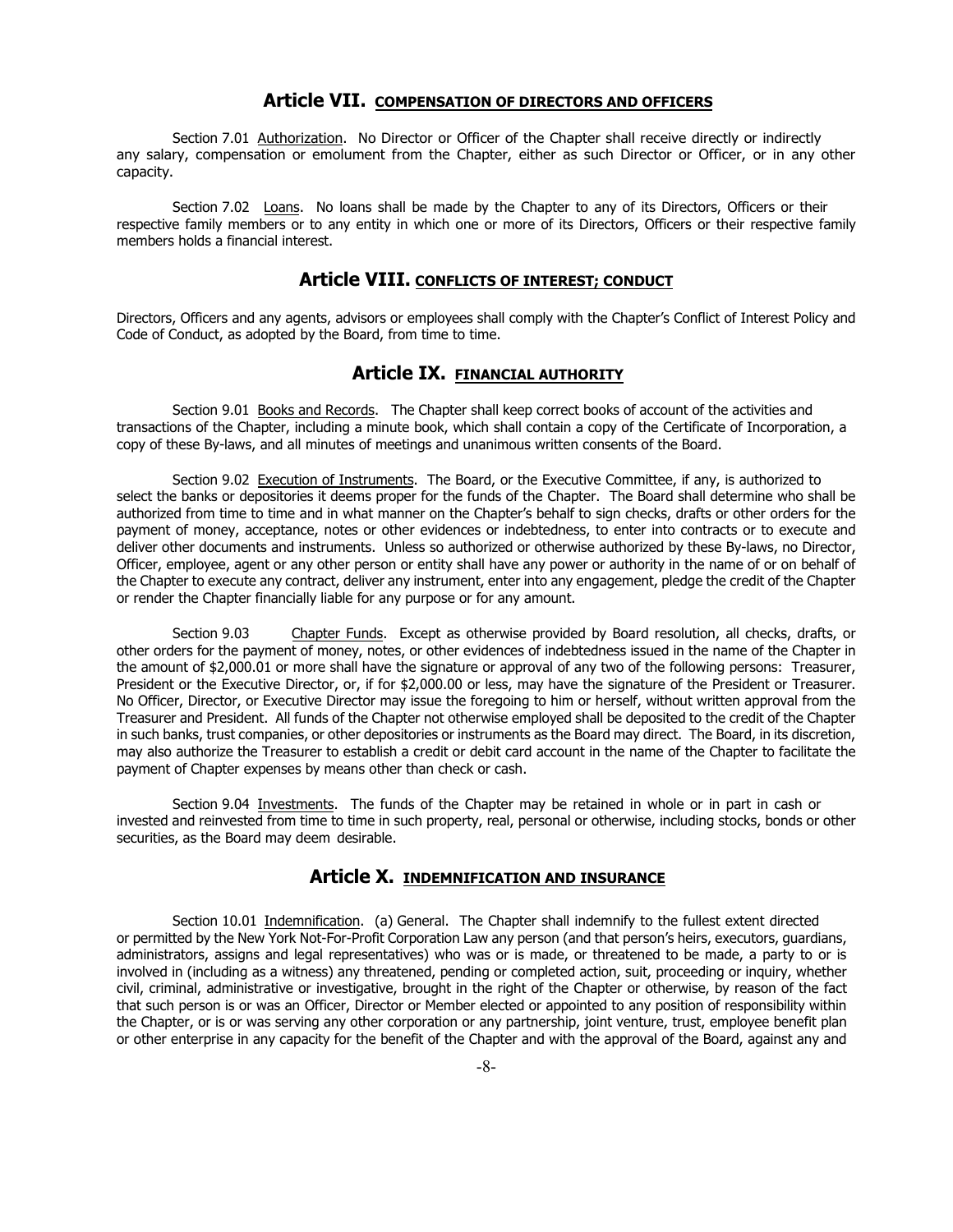all liability, loss, and expense actually and reasonably incurred or suffered by such person in connection therewith, including judgments, fines (including excise taxes assessed with respect to an employee benefit plan pursuant to applicable law), amounts paid or to be paid in settlement of such action or proceeding, and attorneys' fees actually and necessarily incurred as a result of such action or proceeding or an appeal therein. Reference to serving any employee benefit plan shall include such service as a Director or Officer or Member that imposes duties on, or involves services by, that Director or Officer or Member with respect to an employee benefit plan, its participants or beneficiaries. The right of indemnification provided in this article shall continue for a person who has ceased to serve in an indemnified capacity with respect to the prior service in an indemnified capacity. The right to indemnification includes the right to be paid by the Chapter the expenses incurred in defending an action, suit, proceeding or inquiry, whether civil or criminal, administrative or investigative, in advance of the final disposition thereof; provided, however, that the payment of such expenses shall be made only upon receipt by the Chapter of an undertaking by or on behalf of such person to repay (i) the sum advanced, in case the person receiving that sum is ultimately found not be entitled to indemnification under this Article, or (ii) that part of the sum advance that exceeds the indemnification to which such person is ultimately determined to be entitled under this Article. A person entitled to be indemnified as a matter of right under this Article may elect to have such right interpreted based on the New York Not-For-Profit Corporation Law in effect at the time of the occurrence of the event or events giving rise to the action or proceeding or in effect at the time indemnification, including reimbursement or advancement of expenses, is sought.

(b) Right of Claimant to Bring Suit. If a claimant for indemnification under this Article is not paid in full by the Chapter within thirty (30) days after a written demand therefor has been received by the Chapter, the claimant may at any time thereafter bring suit against the Chapter to recover the unpaid amount of the claim and, if successful in whole or in part, the claimant shall be entitled to be paid also the expense of prosecuting such claim. It shall be a defense to any such action (other than an action brought to enforce a claim for expenses incurred in defending a civil or criminal action or proceeding in advance of the final disposition thereof where the required undertaking has been tendered to the Chapter) that the claimant has not met the standards of conduct that make it permissible under this Article for the Chapter to indemnify the claimant for the amount claimed, but the burden of providing such defense shall be on the Chapter.

(c) Non-Exclusivity of Rights; Severability; Contract Right. If any provision of this Article is found to be in whole or part legally invalid, that finding shall not affect the validity of the remaining provisions of this Article. The right of indemnification provided in this Article is not exclusive and shall not be deemed to limit any other rights that any person entitled to indemnification may have or hereafter acquire under any statute, provision of the charter of the Chapter ("Charter"), these By-laws, agreement, resolution of disinterested members of the Board, or otherwise. The provisions of this Article shall be deemed to be a contract right between the Chapter and each person entitled to indemnification pursuant to this Article. Any repeal, amendment or modification of this Article may not adversely impact any right or protection of such person in respect of an act or omission occurring prior to the time of the repeal, amendment or modification.

(d) Other Persons. The Chapter may, by action of the Board, provide indemnification to other persons involved with the Chapter of such scope, to such effect, and granting such rights, if any, as the Board, in its sole discretion, including, without being limited to, indemnification of Directors, Officers and Members provide by this Article

Section 10.02 Insurance. The Chapter, directly or through the ACC Global Headquarters, may purchase and/or maintain insurance, at its expense, to indemnify (i) the Chapter against any obligation it incurs as a result of this Article (ii) its Directors, Officers, Members, employees, and agents in instances in which they must or may be indemnified by the Chapter pursuant to this Article, and (iii) its Directors, Officers, Members, employees, and agents in instances in which, for any reason, they are not, or may not be, indemnified by the Chapter.

#### **Article XI. FISCAL YEAR**

The fiscal year of the Chapter shall commence on October 1 of each year.

#### **Article XII. DISTRIBUTION OF PROPERTY ON DISSOLUTION**

In the event of revocation of the Charter by ACC Global Headquarters or voluntary dissolution, and after the payment of